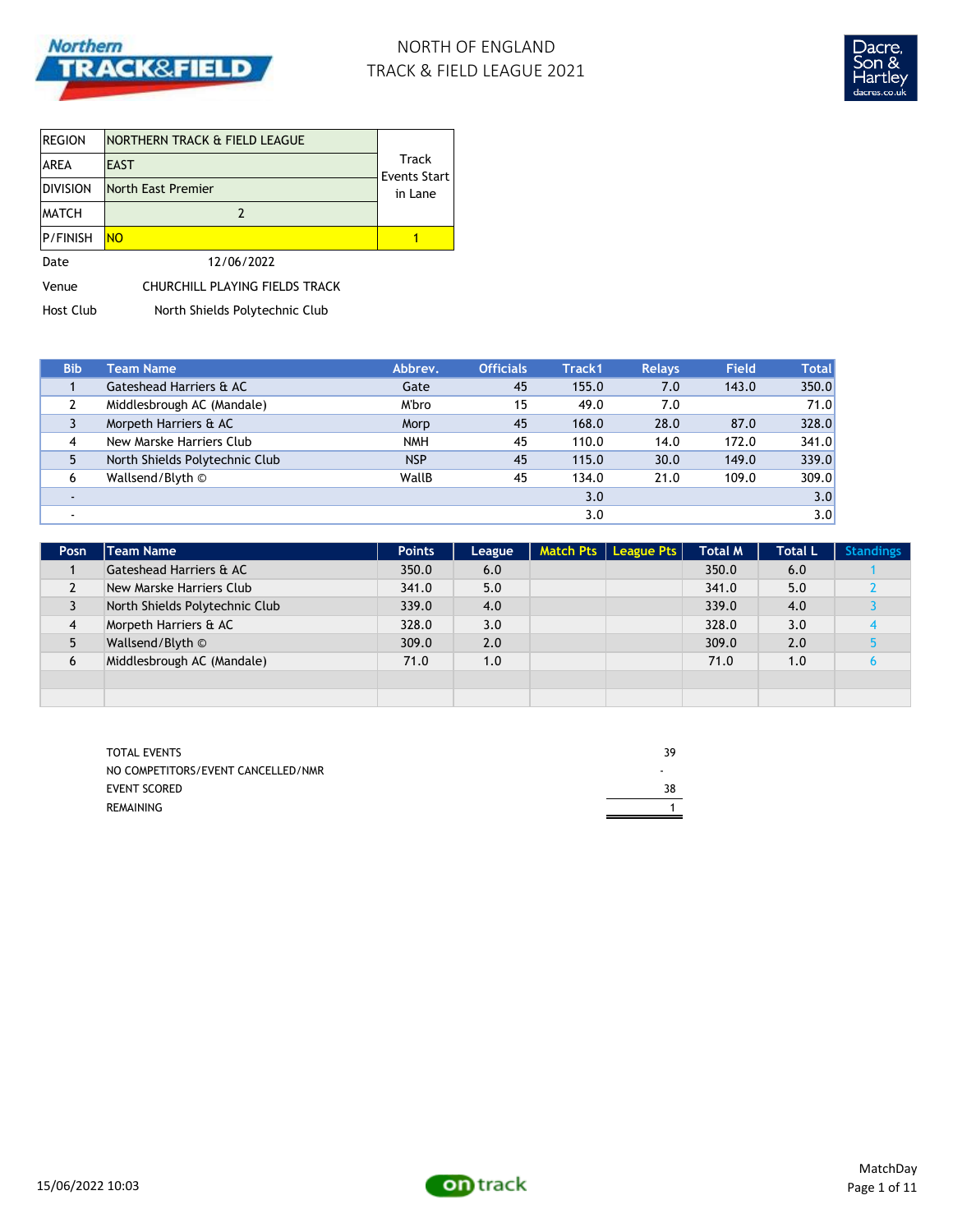



### **North East Premier CHURCHILL PLAYING FIELDS TRACK**

### **Match 2 12/06/2022**

| 100m Men A        |              |                        | Wind       |         | 100m Men B     |    |                                 | Wind       |         |
|-------------------|--------------|------------------------|------------|---------|----------------|----|---------------------------------|------------|---------|
|                   |              | Posn No. Athlete       | Club       | Perf    |                |    | Posn No. Athlete                | Club       | Perf    |
| 1                 | $\mathbf{1}$ | Scott HALL             | Gate       | 11.0    | 1              | 11 | Matthew LUMB (U20)              | Gate       | 11.5    |
| $\overline{2}$    | 3            | Evan LOGAN (U20)       | Morp       | 11.4    | $\overline{2}$ | 44 | Bubacar TURQUAN-EVBENAT, NMH    |            | 12.3    |
| 3                 | 4            | Nathan ALFORD          | <b>NMH</b> | 11.5    | 3              |    | 33 Alistair DOUGLASS            | Morp       | 12.4    |
| 4                 | 6            | Adam SWALWELL          | WallB      | 11.5    | 4              | 55 | James MOLE                      | <b>NSP</b> | 12.8    |
| 5                 | 5            | Nicson MELACO (U20)    | <b>NSP</b> | 11.6    | 5              |    | 66 Robert MORRIS                | WallB      | 13.2    |
| 6                 | 2            | Chieme OKEY (U20)      | M'bro      | 11.7    | 6              |    |                                 |            |         |
| 7                 |              |                        |            |         | $\overline{7}$ |    |                                 |            |         |
| 8                 |              |                        |            |         | 8              |    |                                 |            |         |
| 200m Men A        |              |                        | Wind       |         | 200m Men B     |    |                                 | Wind       |         |
|                   |              | Posn No. Athlete       | Club       | Perf    |                |    | Posn No. Athlete                | Club       | Perf    |
| 1                 | 1            | <b>Scott HALL</b>      | Gate       | 22.5    | 1              | 11 | Ben SCHOFIELD                   | Gate       | 23.7    |
| 2                 | 3            | Evan LOGAN (U20)       | Morp       | 23.3    | 2              |    | 33 Charlie LANE (U20)           | Morp       | 23.8    |
| 3                 | 6            | <b>Adam SWALWELL</b>   | WallB      | 23.4    | 3              |    | 55 Dan BRODERICK (U20)          | <b>NSP</b> | 24.5    |
| 4                 | 5            | Nicson MELACO (U20)    | <b>NSP</b> | 23.9    | 4              |    | 44 Bubacar TURQUAN-EVBENAT, NMH |            | 25.4    |
| 5                 | 4            | Nathan ALFORD          | <b>NMH</b> | 23.9    | 5              |    | 66 Nigel GORVETT                | WallB      | 25.6    |
| 6                 | 2            | Chieme OKEY (U20)      | M'bro      | 24.0    | 6              |    |                                 |            |         |
| 7                 |              |                        |            |         | $\overline{7}$ |    |                                 |            |         |
| 8                 |              |                        |            |         | 8              |    |                                 |            |         |
| <b>400m Men A</b> |              |                        |            |         | 400m Men B     |    |                                 |            |         |
|                   |              | Posn No. Athlete       | Club       | Perf    |                |    | Posn No. Athlete                | Club       | Perf    |
| 1                 | 1            | Ben SCHOFIELD          | Gate       | 51.2    | 1              |    | 44 Elias BEN-TIBA               | <b>NMH</b> | 57.2    |
| 2                 | 3            | Charlie LANE (U20)     | Morp       | 52.6    | 2              |    | 33 Connor MARSHALL              | Morp       | 58.8    |
| 3                 | 5            | Rhys BRUNTON (U17)     | <b>NSP</b> | 54.9    | 3              |    | 66 Denver STRETESKY             | WallB      | 61.1    |
| 4                 | 4            | Benjamin HICKSON (U20) | <b>NMH</b> | 57.7    | 4              |    | 55 Paul FISHER                  | <b>NSP</b> | 61.4    |
| 5                 | 6            | <b>Robert MORRIS</b>   | WallB      | 61.0    | 5              |    |                                 |            |         |
| 6                 |              |                        |            |         | 6              |    |                                 |            |         |
| 7                 |              |                        |            |         | 7              |    |                                 |            |         |
| 8                 |              |                        |            |         | 8              |    |                                 |            |         |
| 800m Men A        |              |                        |            |         | 800m Men B     |    |                                 |            |         |
| Posn              |              | No. Athlete            | Club       | Perf    | Posn           |    | No. Athlete                     | Club       | Perf    |
| 1                 | 4            | Harry ALLEN            | <b>NMH</b> | 02:00.8 | 1              | 33 | Richard JOHNSON                 | Morp       | 02:13.4 |
| 2                 | 5            | Ryan EDEN (U20)        | <b>NSP</b> | 02:04.5 | 2              | 55 | Gyles ELLISON                   | <b>NSP</b> | 02:17.4 |
| 3                 | 3            | Connor MARSHALL        | Morp       | 02:07.2 | 3              | 66 | Paul NORVELL                    | WallB      | 02:20.1 |
| 4                 | 1            | <b>Conrad FRANKS</b>   | Gate       | 02:13.2 | 4              | 44 | Elias BEN-TIBA                  | <b>NMH</b> | 02:23.0 |
| 5                 | 6            | Craig HARMON           | WallB      | 02:14.0 | 5              | 11 | Paul ATTLEY                     | Gate       | 02:29.1 |
| 6                 |              |                        |            |         | 6              |    |                                 |            |         |

- 7
- 8

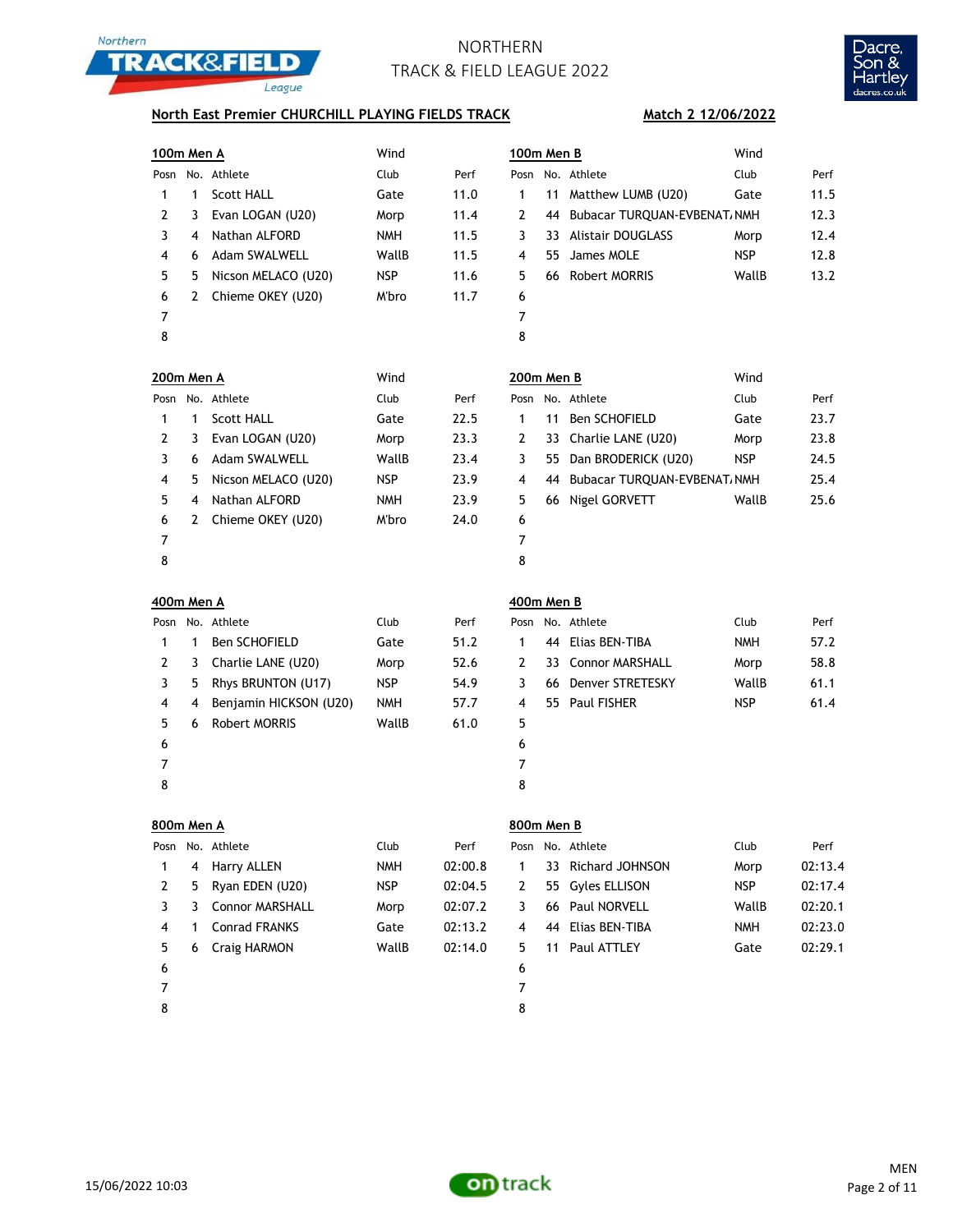



## **North East Premier CHURCHILL PLAYING FIELDS TRACK Match 2 12/06/2022**

| 1500m Men A             |              |                          |            |         | 1500m Men B    |    |                          |            |         |
|-------------------------|--------------|--------------------------|------------|---------|----------------|----|--------------------------|------------|---------|
| Posn                    |              | No. Athlete              | Club       | Perf    |                |    | Posn No. Athlete         | Club       | Perf    |
| 1                       | 3            | <b>Alistair DOUGLASS</b> | Morp       | 04:09.5 | 1              | 33 | Joseph ANDERSON (U20)    | Morp       | 04:16.7 |
| 2                       | 4            | Harry ALLEN              | <b>NMH</b> | 04:12.6 | 2              |    | 44 Lewis GAMBLE-THOMPSON | <b>NMH</b> | 04:18.3 |
| 3                       | $\mathbf{1}$ | Peter GRIMOLDBY          | Gate       | 04:42.8 | 3              | 11 | Steven MEDD              | Gate       | 04:44.0 |
| 4                       | 6            | Joe WREN                 | WallB      | 04:46.3 | 4              | 66 | James HILL               | WallB      | 05:06.8 |
| 5                       | 5            | <b>Gyles ELLISON</b>     | <b>NSP</b> | 04:48.4 | 5              |    |                          |            |         |
| 6                       |              |                          |            |         | 6              |    |                          |            |         |
| 7                       |              |                          |            |         | $\overline{7}$ |    |                          |            |         |
| 8                       |              |                          |            |         | 8              |    |                          |            |         |
| 5000m Men A             |              |                          |            |         | 5000m Men B    |    |                          |            |         |
| Posn                    |              | No. Athlete              | Club       | Perf    |                |    | Posn No. Athlete         | Club       | Perf    |
| 1                       | 4            | Lewis GAMBLE-THOMPSON    | <b>NMH</b> | 15:41.4 | 1              | 5  | Rhys DURRANT (U20)       | <b>NSP</b> | 16:25.5 |
| $\overline{2}$          | 2            | <b>Jake CREASEY</b>      | M'bro      | 15:54.9 | 2              | 3  | Mark SNOWBALL            | Morp       | 16:38.2 |
| 3                       | 33           | <b>Richard JOHNSON</b>   | Morp       | 16:12.0 | 3              | 11 | Peter GRIMOLDBY          | Gate       | 18:00.9 |
| 4                       | 55           | Ben COOK                 | <b>NSP</b> | 16:14.4 | 4              | 66 | Craig HARMON             | WallB      | 18:05.5 |
| 5                       | 6            | Tom SURSHAM              | WallB      | 16:20.2 | 5              |    |                          |            |         |
| 6                       | 1            | Reece JEFFERSON          | Gate       | 16:55.2 | 6              |    |                          |            |         |
| 7                       |              |                          |            |         | $\overline{7}$ |    |                          |            |         |
| 8                       |              |                          |            |         | 8              |    |                          |            |         |
| 3000m S/Chase Men A     |              |                          |            |         |                |    |                          |            |         |
|                         |              |                          |            |         |                |    | 3000m S/Chase Men B      |            |         |
| Posn                    |              | No. Athlete              | Club       | Perf    | Posn           |    | No. Athlete              | Club       | Perf    |
| 1                       | 4            | Lewis GAMBLE-THOMPSON    | <b>NMH</b> | 10:19.5 | $\mathbf{1}$   | 11 | Jonathan MALLEY          | Gate       | 11:24.4 |
| $\overline{2}$          | 3            | <b>Adam PRATT</b>        | Morp       | 10:36.7 | 2              | 66 | lan GOWING               | WallB      | 12:48.2 |
| 3                       | $\mathbf{1}$ | <b>Conrad FRANKS</b>     | Gate       | 11:12.6 | 3              |    | 33 Neil MCANANY          | Morp       | 14:15.6 |
| 4                       | 6            | Richard HESLOP           | WallB      | 12:12.8 | 4              |    |                          |            |         |
| 5                       |              |                          |            |         | 5              |    |                          |            |         |
| 6                       |              |                          |            |         | 6              |    |                          |            |         |
| 7                       |              |                          |            |         | 7              |    |                          |            |         |
| 8                       |              |                          |            |         | 8              |    |                          |            |         |
|                         |              | 400m Hurdles Men A       |            |         |                |    | 400m Hurdles Men B       |            |         |
| Posn                    |              | No. Athlete              | Club       | Perf    | Posn           |    | No. Athlete              | Club       | Perf    |
| 1                       | 1            | Ben SCHOFIELD            | Gate       | 57.5    | 1              |    | 66 Mark COVELL           | WallB      | 73.2    |
| 2                       | 3            | Adam PRATT               | Morp       | 66.7    | 2              |    | 33 Neil MCANANY          | Morp       | 75.7    |
| 3                       | 6            | Robert MORRIS            | WallB      | 72.1    | 3              |    |                          |            |         |
| $\overline{\mathbf{4}}$ |              |                          |            |         | 4              |    |                          |            |         |
| 5                       |              |                          |            |         | 5              |    |                          |            |         |
| 6                       |              |                          |            |         | 6              |    |                          |            |         |
| 7                       |              |                          |            |         | $\overline{7}$ |    |                          |            |         |

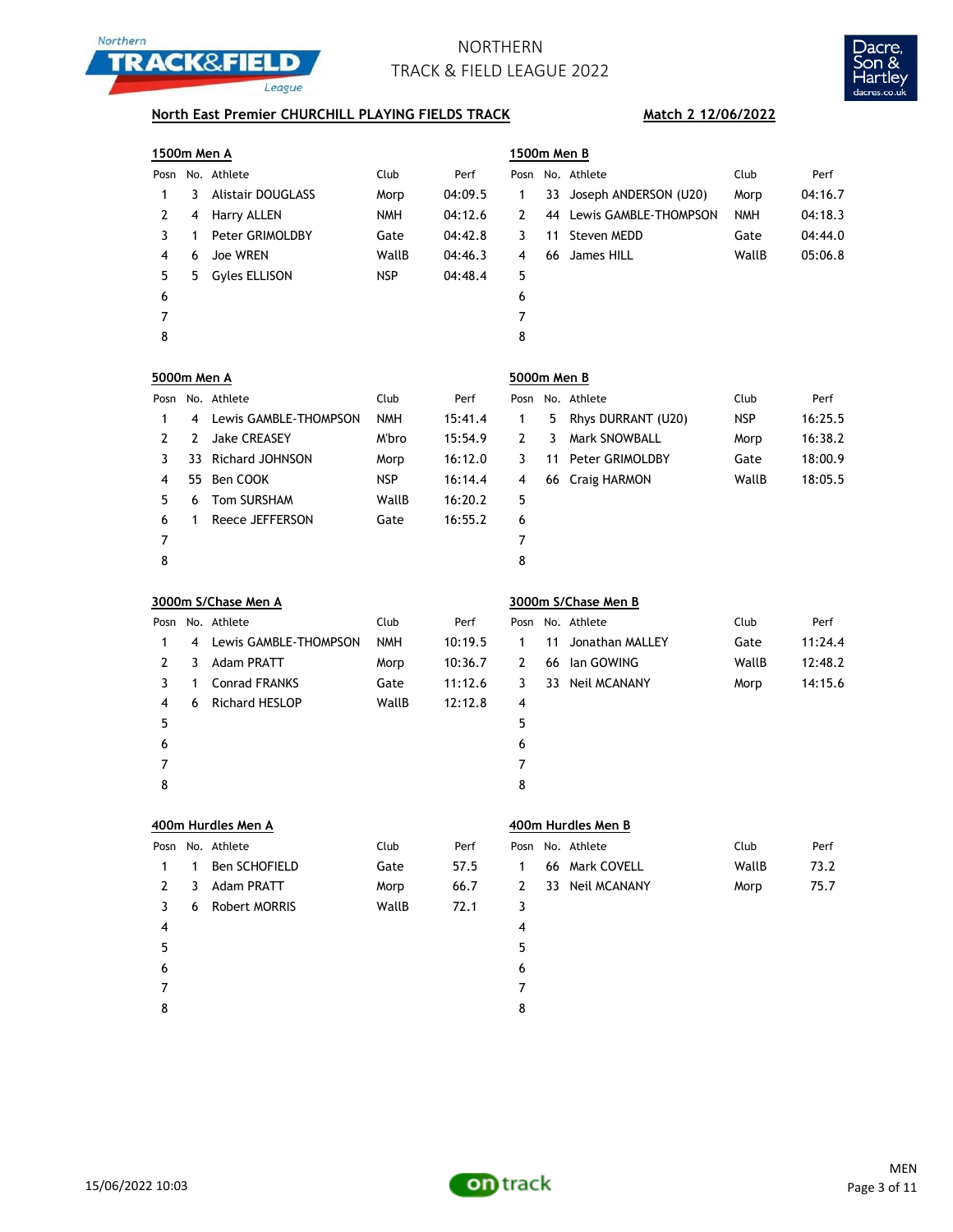



## **North East Premier CHURCHILL PLAYING FIELDS TRACK Match 2 12/06/2022**

| 110m Hurdles Men A |   |                 | Wind       |      | 110m Hurdles Men B | Wind         |
|--------------------|---|-----------------|------------|------|--------------------|--------------|
| Posn               |   | No. Athlete     | Club       | Perf | Posn No. Athlete   | Club<br>Perf |
|                    | 1 | Ben SCHOFIELD   | Gate       | 18.9 | 1                  |              |
| 2                  | 4 | Matthew BRINING | <b>NMH</b> | 22.6 | 2                  |              |
| 3                  | 6 | Robert MORRIS   | WallB      | 23.2 | 3                  |              |
| 4                  |   |                 |            |      | 4                  |              |
| 5                  |   |                 |            |      | 5                  |              |
| 6                  |   |                 |            |      | 6                  |              |
|                    |   |                 |            |      | 7                  |              |
| 8                  |   |                 |            |      | 8                  |              |
|                    |   |                 |            |      |                    |              |

|    |               | Wind                               |      | 100m N/S Men B   | Wind         |
|----|---------------|------------------------------------|------|------------------|--------------|
|    |               | Club                               | Perf | Posn No. Athlete | Club<br>Perf |
| 41 | Dan Broderick |                                    | 12.0 | 1                |              |
| 51 | Robert Mole   |                                    | 13.0 | 2                |              |
| 50 | Oliver Liddle |                                    | 15.4 | 3                |              |
|    |               |                                    |      | 4                |              |
|    |               |                                    |      | 5                |              |
|    |               |                                    |      | 6                |              |
|    |               |                                    |      | 7                |              |
|    |               |                                    |      | 8                |              |
|    |               | 100m N/S Men A<br>Posn No. Athlete |      |                  |              |

|  |  |  | Long Jump Men A |
|--|--|--|-----------------|
|--|--|--|-----------------|

| Posn |   | Bib Athlete                  | Club  | Perf | Pos            |
|------|---|------------------------------|-------|------|----------------|
| 1    | 6 | <b>Peter SKIRROW</b>         | WallB | 6.71 | 1              |
| 2    | 4 | Bubacar TURQUAN-EVBENAT, NMH |       | 6.12 | $\overline{2}$ |
| 3    | 5 | Rhys BRUNTON (U17)           | NSP.  | 5.99 | 3              |
| 4    | 1 | Joseph GRAY                  | Gate  | 5.82 | 4              |
| 5    |   | 33 Adam PRATT                | Morp  | 3.66 | 5              |
| 6    |   |                              |       |      | 6              |
|      |   |                              |       |      | 7              |
| 8    |   |                              |       |      | 8              |

## **Long Jump Men A Long Jump Men B**

| Posn          |    | Bib Athlete                  | Club       | Perf | Posn |    | Bib Athlete               | Club       | Perf |
|---------------|----|------------------------------|------------|------|------|----|---------------------------|------------|------|
|               | 6  | <b>Peter SKIRROW</b>         | WallB      | 6.71 |      | 11 | Joe HALPIN                | Gate       | 5.71 |
| $\mathcal{L}$ | 4  | Bubacar TURQUAN-EVBENAT, NMH |            | 6.12 | 2    |    | 44 Benjamin HICKSON (U20) | <b>NMH</b> | 5.16 |
|               | 5  | Rhys BRUNTON (U17)           | <b>NSP</b> | 5.99 |      |    | 55 James MOLE             | <b>NSP</b> | 4.51 |
| 4             |    | Joseph GRAY                  | Gate       | 5.82 | 4    | 3  | <b>Mark SNOWBALL</b>      | Morp       | 3.03 |
| 5.            | 33 | <b>Adam PRATT</b>            | Morp       | 3.66 | 5.   | 66 | Lee PATTINSON             | WallB      | 3.01 |
| 6             |    |                              |            |      | 6    |    |                           |            |      |
|               |    |                              |            |      |      |    |                           |            |      |
| 8             |    |                              |            |      | 8    |    |                           |            |      |

### **High Jump Men A High Jump Men B**

|                | Posn Bib Athlete          | Club       | Perf |
|----------------|---------------------------|------------|------|
| $\mathbf{1}$   | 11 Cameron MARSHALL (U17) | Gate       | 1.50 |
| $\overline{2}$ | 4 Matthew BRINING         | <b>NMH</b> | 1.50 |
| २              | 5 Bruce ROBERTSON         | <b>NSP</b> | 1.45 |
| 4              | 66 Paddy DINSMORE         | WallB      | 1.40 |

|  | Posn Bib Athlete | Jlub | Perf |  | Posn Bib Athlete | Club | Perf |
|--|------------------|------|------|--|------------------|------|------|

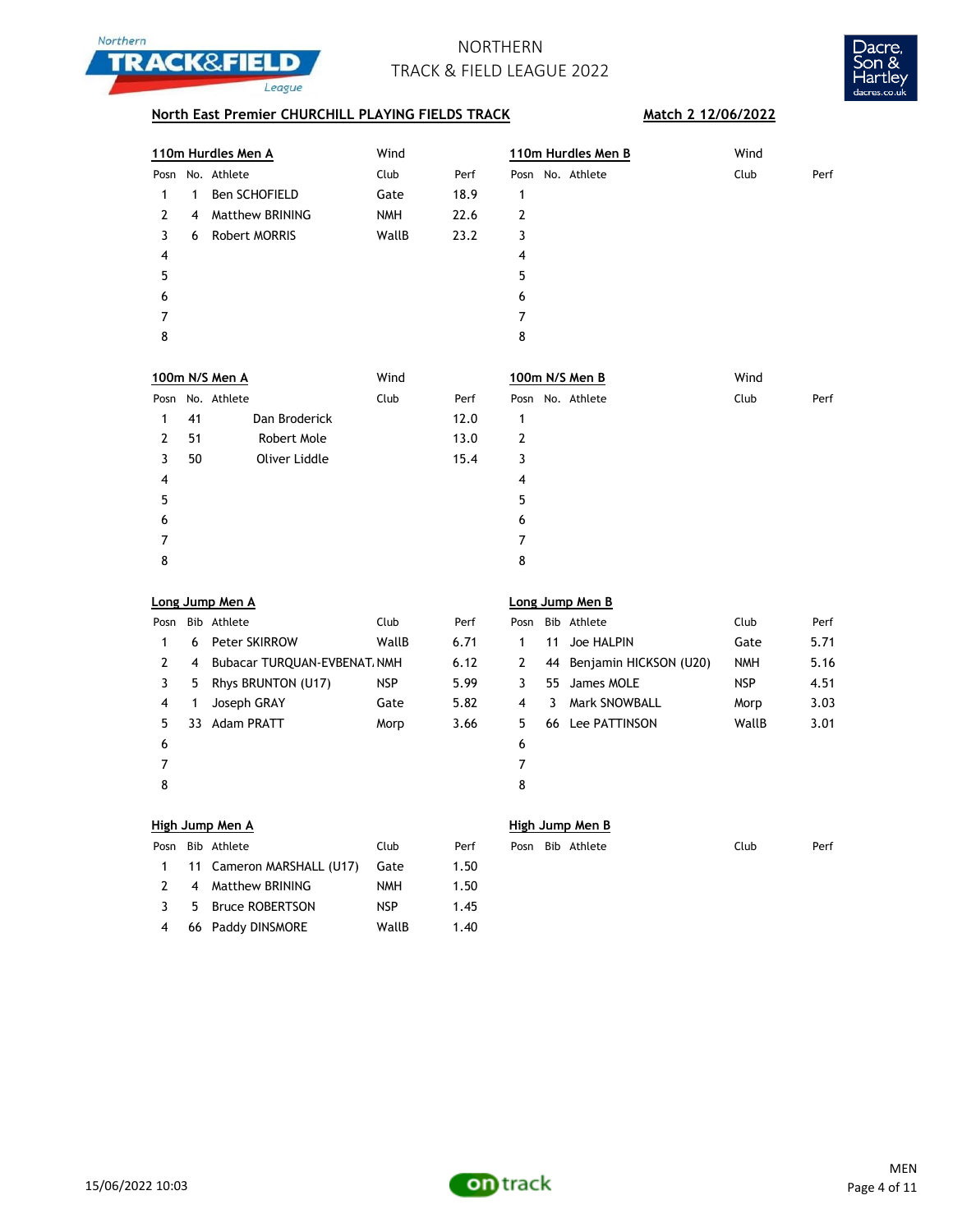



## **North East Premier CHURCHILL PLAYING FIELDS TRACK Match 2 12/06/2022**

|      |    | Triple Jump Men A         |            |       | Triple Jump Men B |   |                      |            |      |  |  |
|------|----|---------------------------|------------|-------|-------------------|---|----------------------|------------|------|--|--|
| Posn |    | Bib Athlete               | Club       | Perf  | Posn              |   | Bib Athlete          | Club       | Perf |  |  |
|      |    | <b>Harrison WHITFIELD</b> | Gate       | 12.0  | 1                 |   | 66 Paul MCALEER      | WallB      | 8.61 |  |  |
| 2    | 6  | Robert MORRIS             | WallB      | 10.22 | 2                 | 3 | <b>Mark SNOWBALL</b> | Morp       | 7.66 |  |  |
| 3    |    | 33 Charlie LANE (U20)     | Morp       | 9.86  | 3                 |   | 44 Stewart HART      | <b>NMH</b> | 7.58 |  |  |
| 4    | 5. | Robert MOLE               | <b>NSP</b> | 9.78  | 4                 |   |                      |            |      |  |  |
| 5    | 4  | Matthew BRINING           | <b>NMH</b> | 9.36  | 5                 |   |                      |            |      |  |  |
| 6    |    |                           |            |       | 6                 |   |                      |            |      |  |  |
| 7    |    |                           |            |       | 7                 |   |                      |            |      |  |  |
| 8    |    |                           |            |       | 8                 |   |                      |            |      |  |  |
|      |    |                           |            |       |                   |   |                      |            |      |  |  |

|      | Pole Vault Men A  |      | Pole Vault Men B |  |  |                  |            |       |  |
|------|-------------------|------|------------------|--|--|------------------|------------|-------|--|
| Posn | Bib Athlete       | Ilub | Perf             |  |  | Posn Bib Athlete | Club       | Perf  |  |
|      | 4 Matthew BRINING | NMH  | 99.00            |  |  | 44 Stewart HART  | <b>NMH</b> | 99.00 |  |

| Shot Men A |                |                          |            |       | Shot Men B |    |                     |            |      |  |  |
|------------|----------------|--------------------------|------------|-------|------------|----|---------------------|------------|------|--|--|
| Posn       |                | Bib Athlete              | Club       | Perf  | Posn       |    | Bib Athlete         | Club       | Perf |  |  |
| 1          | $\overline{4}$ | David DOWSON             | <b>NMH</b> | 13.17 | 1          |    | 55 Allan BROWNRIGG  | <b>NSP</b> | 9.45 |  |  |
| 2          | 5              | Robert SNOW              | <b>NSP</b> | 11.04 | 2          | 11 | Mark COLLIER        | Gate       | 9.33 |  |  |
| 3          |                | Nils WENDLAND            | Gate       | 10.67 | 3          | 44 | Stewart HART        | <b>NMH</b> | 9.16 |  |  |
| 4          | 6              | <b>Paul CORRIGAN</b>     | WallB      | 9.85  | 4          | 66 | <b>Paul MCALEER</b> | WallB      | 7.12 |  |  |
| 5.         | 33             | <b>Alistair DOUGLASS</b> | Morp       | 7.40  | 5.         | 3  | David MARSHALL      | Morp       | 6.24 |  |  |
| 6          |                |                          |            |       | 6          |    |                     |            |      |  |  |
| 7          |                |                          |            |       | 7          |    |                     |            |      |  |  |
| 8          |                |                          |            |       | 8          |    |                     |            |      |  |  |
|            |                |                          |            |       |            |    |                     |            |      |  |  |

| Discus Men A |    |                 |            |       | Discus Men B |  |                    |            |       |  |  |  |
|--------------|----|-----------------|------------|-------|--------------|--|--------------------|------------|-------|--|--|--|
| Posn         |    | Bib Athlete     | Club       | Perf  | Posn         |  | Bib Athlete        | Club       | Perf  |  |  |  |
|              | 4  | David DOWSON    | <b>NMH</b> | 38.38 |              |  | 44 Stewart HART    | <b>NMH</b> | 32.08 |  |  |  |
| 2            | 5. | Robert SNOW     | <b>NSP</b> | 26.92 | 2            |  | 55 Allan BROWNRIGG | <b>NSP</b> | 26.57 |  |  |  |
| 3            | 6  | Paul CORRIGAN   | WallB      | 26.43 | 3            |  | Joe HALPIN         | Gate       | 16.80 |  |  |  |
| 4            | 11 | Mark COLLIER    | Gate       | 24.70 | 4            |  | 33 David MARSHALL  | Morp       | 15.84 |  |  |  |
| 5            | 3  | Hayden RICHARDS | Morp       | 22.96 | 5.           |  | 66 Lee PATTINSON   | WallB      | 12.45 |  |  |  |
| 6            |    |                 |            |       | 6            |  |                    |            |       |  |  |  |
|              |    |                 |            |       | 7            |  |                    |            |       |  |  |  |
| 8            |    |                 |            |       | 8            |  |                    |            |       |  |  |  |

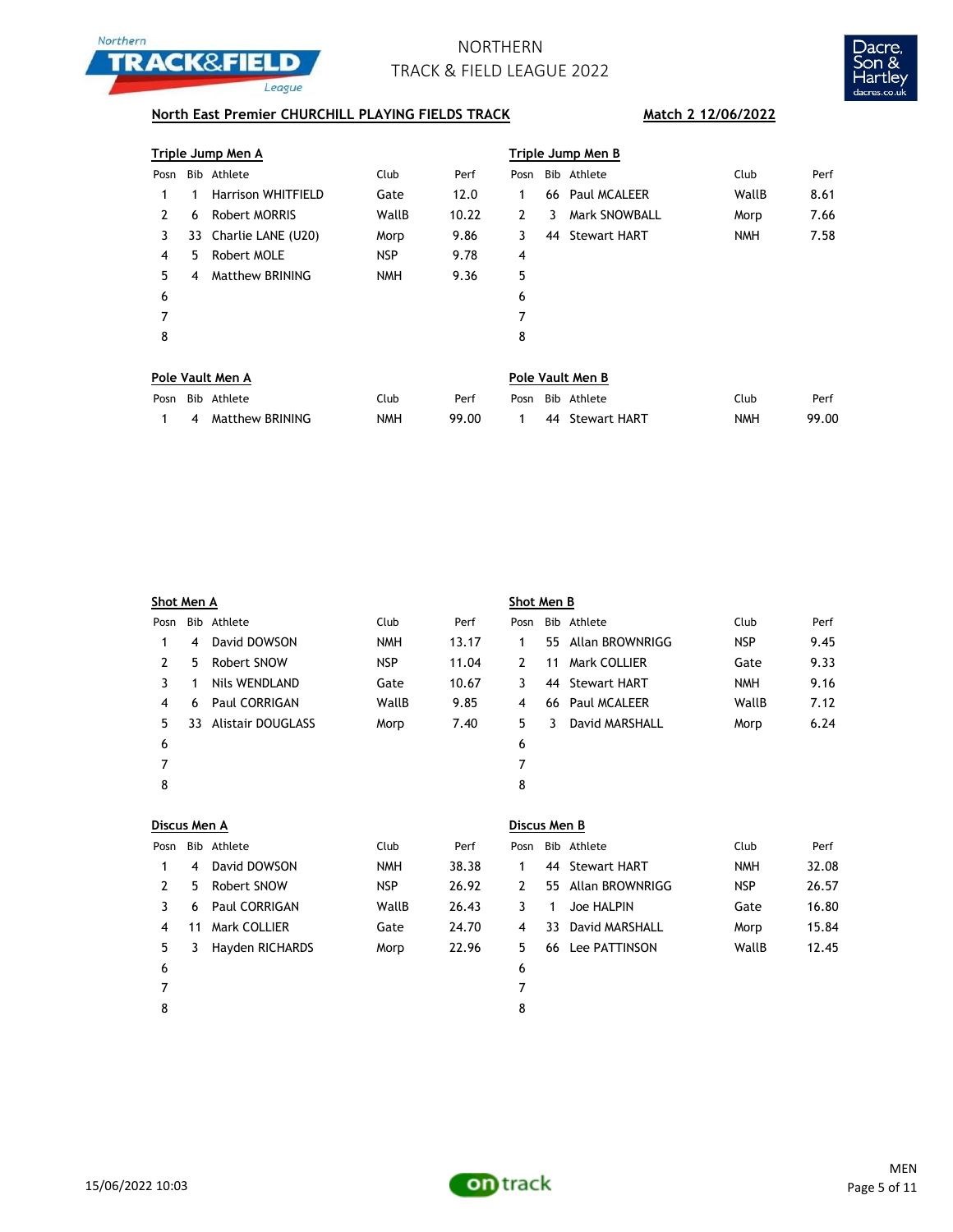



## **North East Premier CHURCHILL PLAYING FIELDS TRACK Match 2 12/06/2022**

|               |    | Hammer Men A         |            |       | Hammer Men B |    |                 |            |       |  |  |
|---------------|----|----------------------|------------|-------|--------------|----|-----------------|------------|-------|--|--|
| Posn          |    | Bib Athlete          | Club       | Perf  | Posn         |    | Bib Athlete     | Club       | Perf  |  |  |
| 1             | 1  | <b>Ben SCHOFIELD</b> | Gate       | 40.24 | 1            |    | 55 Chris WALKER | <b>NSP</b> | 30.45 |  |  |
| $\mathcal{L}$ | 4  | Mark STANDEN         | <b>NMH</b> | 37.90 | 2            | 44 | lan HOWSE       | <b>NMH</b> | 28.68 |  |  |
| 3             | 3  | Hayden RICHARDS      | Morp       | 34.20 | 3            | 11 | Mark COLLIER    | Gate       | 19.73 |  |  |
| 4             | 5. | Robert SNOW          | <b>NSP</b> | 31.89 | 4            |    | 66 Paul MCALEER | WallB      | 14.20 |  |  |
| 5.            | 6  | Paul CORRIGAN        | WallB      | 20.44 | 5            |    |                 |            |       |  |  |
| 6             |    |                      |            |       | 6            |    |                 |            |       |  |  |
| 7             |    |                      |            |       | 7            |    |                 |            |       |  |  |
| 8             |    |                      |            |       | 8            |    |                 |            |       |  |  |
|               |    |                      |            |       |              |    |                 |            |       |  |  |

| Javelin Men A |    |                     |            |       | Javelin Men B |    |                           |            |       |  |  |  |
|---------------|----|---------------------|------------|-------|---------------|----|---------------------------|------------|-------|--|--|--|
| Posn          |    | Bib Athlete         | Club       | Perf  | Posn          |    | Bib Athlete               | Club       | Perf  |  |  |  |
|               | 3  | Hayden RICHARDS     | Morp       | 41.80 | 1             |    | 11 Cameron MARSHALL (U17) | Gate       | 36.63 |  |  |  |
| 2             |    | Nils WENDLAND       | Gate       | 39.40 | 2             |    | 55 Mel CARR               | <b>NSP</b> | 24.40 |  |  |  |
| 3             | 5  | Robert SNOW         | <b>NSP</b> | 34.69 | 3             | 33 | Alistair DOUGLASS         | Morp       | 22.18 |  |  |  |
| 4             | 66 | lain HALL           | WallB      | 31.03 | 4             | 6  | Denver STRETESKY          | WallB      | 16.41 |  |  |  |
| 5.            | 4  | <b>Stewart HART</b> | <b>NMH</b> | 22.82 | 5.            | 44 | lan HOWSE                 | <b>NMH</b> | 14.80 |  |  |  |
| 6             |    |                     |            |       | 6             |    |                           |            |       |  |  |  |
|               |    |                     |            |       | 7             |    |                           |            |       |  |  |  |
| 8             |    |                     |            |       | 8             |    |                           |            |       |  |  |  |
|               |    |                     |            |       |               |    |                           |            |       |  |  |  |

### **4 x 100m Men A**

|   |                | Posn No. Club | Runners                                                          | Perf |
|---|----------------|---------------|------------------------------------------------------------------|------|
|   | $\overline{4}$ | <b>NMH</b>    | Nathan ALFORD Bubacar TURQUAN-EVBENATA (U17) Benjamin HICKSON (L | 48.0 |
|   | 5.             | <b>NSP</b>    | James MOLE Dan BRODERICK (U20) Robert MOLE Nicson MELACO (U20)   | 48.6 |
|   |                | Morp          | Adam PRATT Connor MARSHALL Alistair DOUGLASS Evan LOGAN (U20)    | 49.4 |
|   | 6              | WallB         | Adam SWALWELL Lee PATTINSON Robert MORRIS Nigel GORVETT          | 50.7 |
|   |                |               |                                                                  |      |
| 6 |                |               |                                                                  |      |
|   |                |               |                                                                  |      |

### 

**4 x 400m Men A**

| Posn |    | No. Club   | Runners                                                       | Perf    |
|------|----|------------|---------------------------------------------------------------|---------|
|      | 3. | Morp       | Evan LOGAN (U20) Connor MARSHALL Alistair DOUGLASS Adam PRATT | 03:52.8 |
|      |    | Gate       | Justin COOPER Peter GRIMOLDBY Paul ATTLEY Ben SCHOFIELD       | 03:56.7 |
|      | 6  | WallB      | Denver STRETESKY Paul MCALEER Tom SURSHAM James HILL          | 04:01.3 |
| 4    | 5. | <b>NSP</b> | Ben COOK Gyles ELLISON James MACLEOD Ryan EDEN (U20)          | 04:04.5 |
| 5    |    |            |                                                               |         |
| 6    |    |            |                                                               |         |
|      |    |            |                                                               |         |

- 
- 

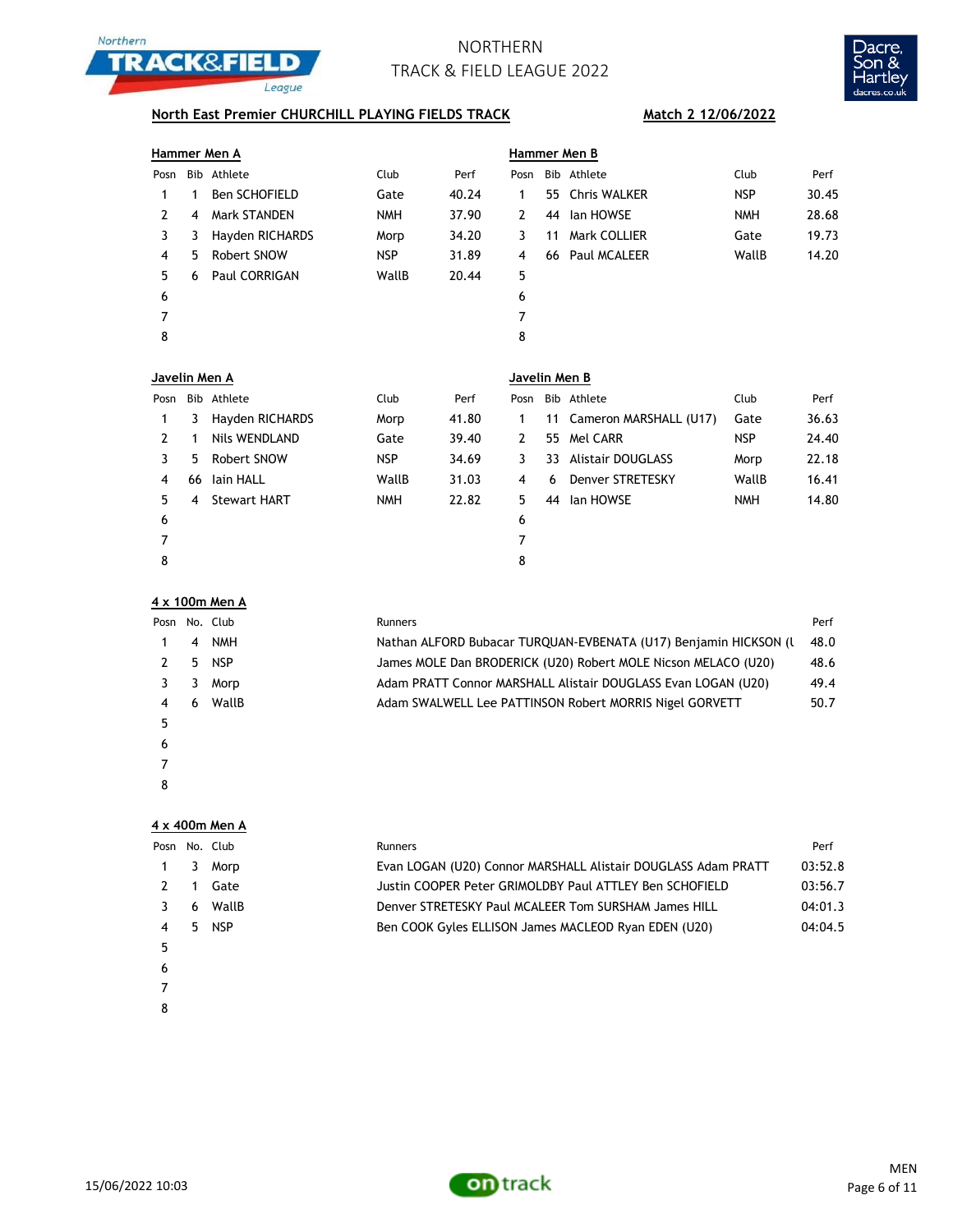



### **North East Premier CHURCHILL PLAYING FIELDS TRACK**

# **Match 2 12/06/2022**

|                |              | 100m Women A            | Wind       |         |     |              |    | 100m Women B                   | Wind       |             |                 |
|----------------|--------------|-------------------------|------------|---------|-----|--------------|----|--------------------------------|------------|-------------|-----------------|
|                |              | Posn No. Athlete        | Club       | Perf    |     | Posn         |    | No. Athlete                    | Club       | Perf        |                 |
| $\mathbf{1}$   | 2            | Charlotte KELSEY (U20)  | M'bro      | 12.1    | 846 | $\mathbf{1}$ | 11 | Susan FOLORUNSO (U20)          | Gate       | 12.3        | 798             |
| 2              | 1            | Megan COSTELLO          | Gate       | 12.5    | 752 | 2            |    | 55 Lucy FITZPATRICK (U17)      | <b>NSP</b> | 13.3        | 584             |
| 3              | 5            | Lily BRADLEY (U17)      | <b>NSP</b> | 12.6    | 729 | 3            | 22 | Macy JAMES (U17)               | M'bro      | 13.6        | 527             |
| 4              | 3            | Mia BELTON (U20)        | Morp       | 12.7    | 707 | 4            | 33 | Laura KINCAID                  | Morp       | 14.3        | 408             |
| 5              | 4            | Georgia RICHMOND (U17)  | <b>NMH</b> | 12.9    | 665 | 5            | 44 | Jessica COAPES                 | <b>NMH</b> | 17.2        | 91              |
| 6              | 6            | Kandis WATSON           | WallB      | 14.4    | 392 | 6            | 66 | <b>Kerry SPENCER</b>           | WallB      | 19.8        | 3               |
| 7              |              |                         |            |         |     | 7            |    |                                |            |             |                 |
| 8              |              |                         |            |         |     | 8            |    |                                |            |             |                 |
|                |              | 200m Women A            | Wind       |         |     |              |    | 200m Women B                   | Wind       |             |                 |
|                |              | Posn No. Athlete        | Club       | Perf    |     | Posn         |    | No. Athlete                    | Club       | Perf        |                 |
| $\mathbf{1}$   | $\mathbf{1}$ | Megan COSTELLO          | Gate       | 26.8    | 626 | $\mathbf{1}$ | 11 | Susan FOLORUNSO (U20)          | Gate       | 25.7        | 735             |
| 2              | 3            | Mia BELTON (U20)        | Morp       | 26.9    | 616 | 2            |    | 55 Alice GEOGHEGAN (U20)       | <b>NSP</b> | 27.0        | 607             |
| 3              | 5            | Anna FITZPATRICK (U20)  | <b>NSP</b> | 27.0    | 607 | 3            | 33 | Laura KINCAID                  | Morp       | 30.2        | 354             |
| 4              | 4            | Molly THROWER (U17)     | <b>NMH</b> | 27.4    | 570 | 4            | 22 | Erin FULLER (U17)              | M'bro      | 30.9        | 310             |
| 5              | 2            | Macy JAMES (U17)        | M'bro      | 28.5    | 478 | 5            | 44 | Patricia SPEEDIE               | <b>NMH</b> | 38.9        | 31              |
| 6              | 6            | Katie DONALDSON         | WallB      | 34.3    | 145 | 6            | 66 | Nikki STEWART                  | WallB      | 40.9        | 10 <sup>°</sup> |
| $\overline{7}$ |              |                         |            |         |     | 7            |    |                                |            |             |                 |
| 8              |              |                         |            |         |     | 8            |    |                                |            |             |                 |
|                | 400m Women A |                         |            |         |     |              |    | 400m Women B                   |            |             |                 |
|                |              | Posn No. Athlete        | Club       | Perf    |     | Posn         |    | No. Athlete                    | Club       | Perf        |                 |
| $\mathbf{1}$   | 2            | Charlotte KELSEY (U20)  | M'bro      | 57.5    | 780 | $\mathbf{1}$ |    | 22 Leoni PYE (U17)             | M'bro      | 63.7        | 547             |
| 2              | 5            | Daisy CROSSLEY (U17)    | <b>NSP</b> | 67.7    | 420 | 2            | 33 | Sarah elizabeth ROUTLEDGE Morp |            | 87.4        | 47              |
| 3              | 3            | Tayla MURDY             | Morp       | 76.7    | 199 | 3            | 66 | <b>Chrystal SKELDON</b>        | WallB      | 90.0        | 27              |
| 4              | 6            | Laureen BROWN           | WallB      | 79.6    | 147 | 4            |    |                                |            |             |                 |
| 5              | 4            | <b>Patricia SPEEDIE</b> | <b>NMH</b> | 82.1    | 108 | 5            |    |                                |            |             |                 |
| 6              |              |                         |            |         |     | 6            |    |                                |            |             |                 |
| 7              |              |                         |            |         |     | 7            |    |                                |            |             |                 |
| 8              |              |                         |            |         |     | 8            |    |                                |            |             |                 |
|                |              | 800m Women A            |            |         |     |              |    | 800m Women B                   |            |             |                 |
|                |              | Posn No. Athlete        | Club       | Perf    |     | Posn         |    | No. Athlete                    | Club       | Perf        |                 |
| $\mathbf{1}$   | 3            | Tayla MURDY             | Morp       | 02:44.9 | 366 | $\mathbf{1}$ | 66 | Katie DONALDSON                | WallB      | 02:50.4     | 305             |
| 2              | 6            | Megan PATTINSON (U20)   | WallB      | 02:47.2 | 340 | 2            | 33 | Sarah elizabeth ROUTLEDGE Morp |            | 03:10.5     | 129             |
| 3              | 4            | Patricia SPEEDIE        | <b>NMH</b> | 02:58.5 | 225 | 3            | 44 | Charlotte GUNN (U20)           | <b>NMH</b> | 03:27.3     | 40              |
| 4              | 55           |                         | <b>NSP</b> | 03:18.7 | 79  | 4            |    |                                |            | $\mathsf X$ |                 |
| 5              |              |                         |            |         |     | 5            |    |                                |            |             |                 |
| 6              |              |                         |            |         |     | 6            |    |                                |            |             |                 |
| 7              |              |                         |            |         |     | 7            |    |                                |            |             |                 |
| 8              |              |                         |            |         |     | 8            |    |                                |            |             |                 |

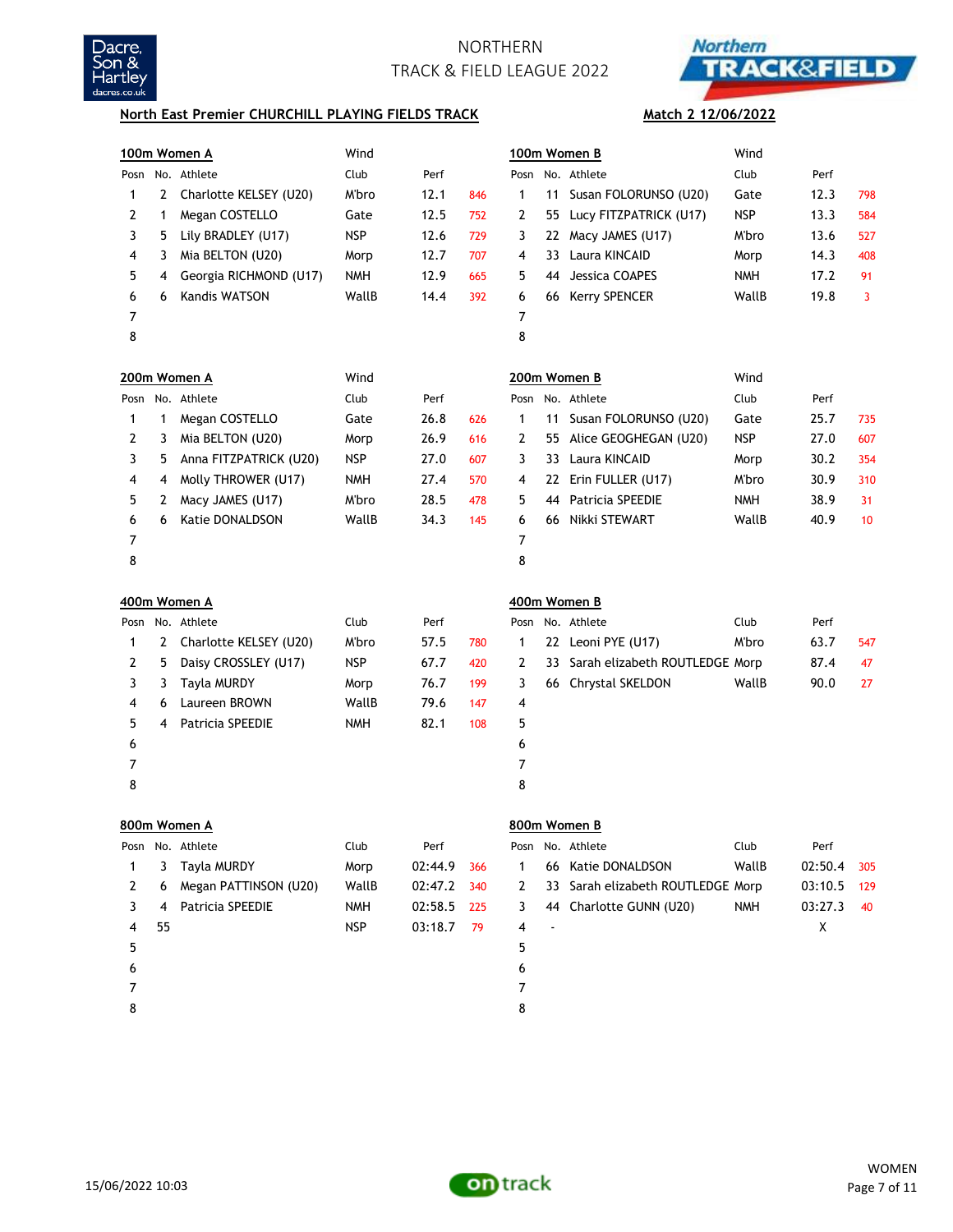



## **North East Premier CHURCHILL PLAYING FIELDS TRACK** Match 2 12/06/2022

| 1500m Women A  |                                                                        |                        |            |         |     |                  |    | 1500m Women B          |            |         |     |  |  |  |
|----------------|------------------------------------------------------------------------|------------------------|------------|---------|-----|------------------|----|------------------------|------------|---------|-----|--|--|--|
|                |                                                                        | Posn No. Athlete       | Club       | Perf    |     |                  |    | Posn No. Athlete       | Club       | Perf    |     |  |  |  |
| 1              | 3                                                                      | Rachelle FALLOON       | Morp       | 05:09.3 | 561 | $\mathbf{1}$     | 6  | Emily JAMES            | WallB      | 05:51.9 | 304 |  |  |  |
| 2              | 1                                                                      | Kim SIMPSON            | Gate       | 05:20.1 | 488 | 2                | 33 | Caitlin FLANAGAN (U17) | Morp       | 05:52.5 | 301 |  |  |  |
| 3              |                                                                        | 55 Hannah MEARES (U20) | <b>NSP</b> | 05:30.3 | 425 | 3                | 5. | <b>Claire MCMANUS</b>  | <b>NSP</b> | 05:53.0 | 299 |  |  |  |
| 4              |                                                                        | 66 Alexandra ROSS      | WallB      | 05:41.5 | 360 | 4                |    |                        |            |         |     |  |  |  |
| 5              |                                                                        |                        |            |         |     | 5                |    |                        |            |         |     |  |  |  |
| 6              |                                                                        |                        |            |         |     | 6                |    |                        |            |         |     |  |  |  |
| 7              |                                                                        |                        |            |         |     | 7                |    |                        |            |         |     |  |  |  |
| 8              |                                                                        |                        |            |         |     | 8                |    |                        |            |         |     |  |  |  |
|                | 3000m Women A<br>3000m Women B<br>Posn No. Athlete<br>Posn No. Athlete |                        |            |         |     |                  |    |                        |            |         |     |  |  |  |
|                |                                                                        |                        | Club       | Perf    |     |                  |    |                        | Club       | Perf    |     |  |  |  |
| 1              | 5                                                                      | <b>Jacky PENN</b>      | <b>NSP</b> | 10:34.0 | 683 | $\mathbf{1}$     | 11 | Jane GILES             | Gate       | 11:35.0 | 480 |  |  |  |
| 2              | 3                                                                      | Rachelle FALLOON       | Morp       | 10:49.0 | 630 | 2                | 33 | Julie VERMAAS          | Morp       | 12:11.0 | 377 |  |  |  |
| 3              | 1                                                                      | Kim SIMPSON            | Gate       | 11:10.0 | 559 | 3                |    | 66 Carly ELLIS         | WallB      | 12:22.0 | 348 |  |  |  |
| 4              | 6                                                                      | Lily ROBSON (U20)      | WallB      | 11:59.0 | 410 | 4                |    |                        |            |         |     |  |  |  |
| 5              | 4                                                                      | Patricia SPEEDIE       | <b>NMH</b> | 12:12.0 | 374 | 5                |    |                        |            |         |     |  |  |  |
| 6              |                                                                        |                        |            |         |     | 6                |    |                        |            |         |     |  |  |  |
| 7              |                                                                        |                        |            |         |     | 7                |    |                        |            |         |     |  |  |  |
| 8              |                                                                        |                        |            |         |     | 8                |    |                        |            |         |     |  |  |  |
|                |                                                                        |                        |            |         |     |                  |    |                        |            |         |     |  |  |  |
|                |                                                                        | 400m Hurdles Women A   |            |         |     |                  |    | 400m Hurdles Women B   |            |         |     |  |  |  |
|                |                                                                        | Posn No. Athlete       | Club       | Perf    |     |                  |    | Posn No. Athlete       | Club       | Perf    |     |  |  |  |
| 1              | 1                                                                      | Mia LIDDELL (U20)      | Gate       | 69.5    | 653 | 1                |    |                        |            |         |     |  |  |  |
| 2              |                                                                        | 66 Christine STRETESKY | WallB      | 1.59.3  |     | 2                |    |                        |            |         |     |  |  |  |
| 3              |                                                                        |                        |            |         |     | 3                |    |                        |            |         |     |  |  |  |
| 4              |                                                                        |                        |            |         |     | 4                |    |                        |            |         |     |  |  |  |
| 5              |                                                                        |                        |            |         |     | 5                |    |                        |            |         |     |  |  |  |
| 6              |                                                                        |                        |            |         |     | 6                |    |                        |            |         |     |  |  |  |
| 7              |                                                                        |                        |            |         |     | $\overline{7}$   |    |                        |            |         |     |  |  |  |
| 8              |                                                                        |                        |            |         |     | 8                |    |                        |            |         |     |  |  |  |
|                |                                                                        | 100m Hurdles Women A   | Wind       |         |     |                  |    | 100m Hurdles Women B   | Wind       |         |     |  |  |  |
| Posn           |                                                                        | Athlete                | Club       | Perf    |     |                  |    | Posn No. Athlete       | Club       | Perf    |     |  |  |  |
| 1              |                                                                        | 5 Casey STUBBS (U20)   | <b>NSP</b> | 17.1    | 604 | $\mathbf{1}$     |    |                        |            |         |     |  |  |  |
| $\overline{2}$ |                                                                        |                        |            |         |     | $\boldsymbol{2}$ |    |                        |            |         |     |  |  |  |
| 3              |                                                                        |                        |            |         |     | 3                |    |                        |            |         |     |  |  |  |
| 4              |                                                                        |                        |            |         |     | 4                |    |                        |            |         |     |  |  |  |
| 5              |                                                                        |                        |            |         |     | 5                |    |                        |            |         |     |  |  |  |
| 6              |                                                                        |                        |            |         |     | 6                |    |                        |            |         |     |  |  |  |
| 7              |                                                                        |                        |            |         |     | 7                |    |                        |            |         |     |  |  |  |
| 8              |                                                                        |                        |            |         |     | 8                |    |                        |            |         |     |  |  |  |
|                |                                                                        |                        |            |         |     |                  |    |                        |            |         |     |  |  |  |

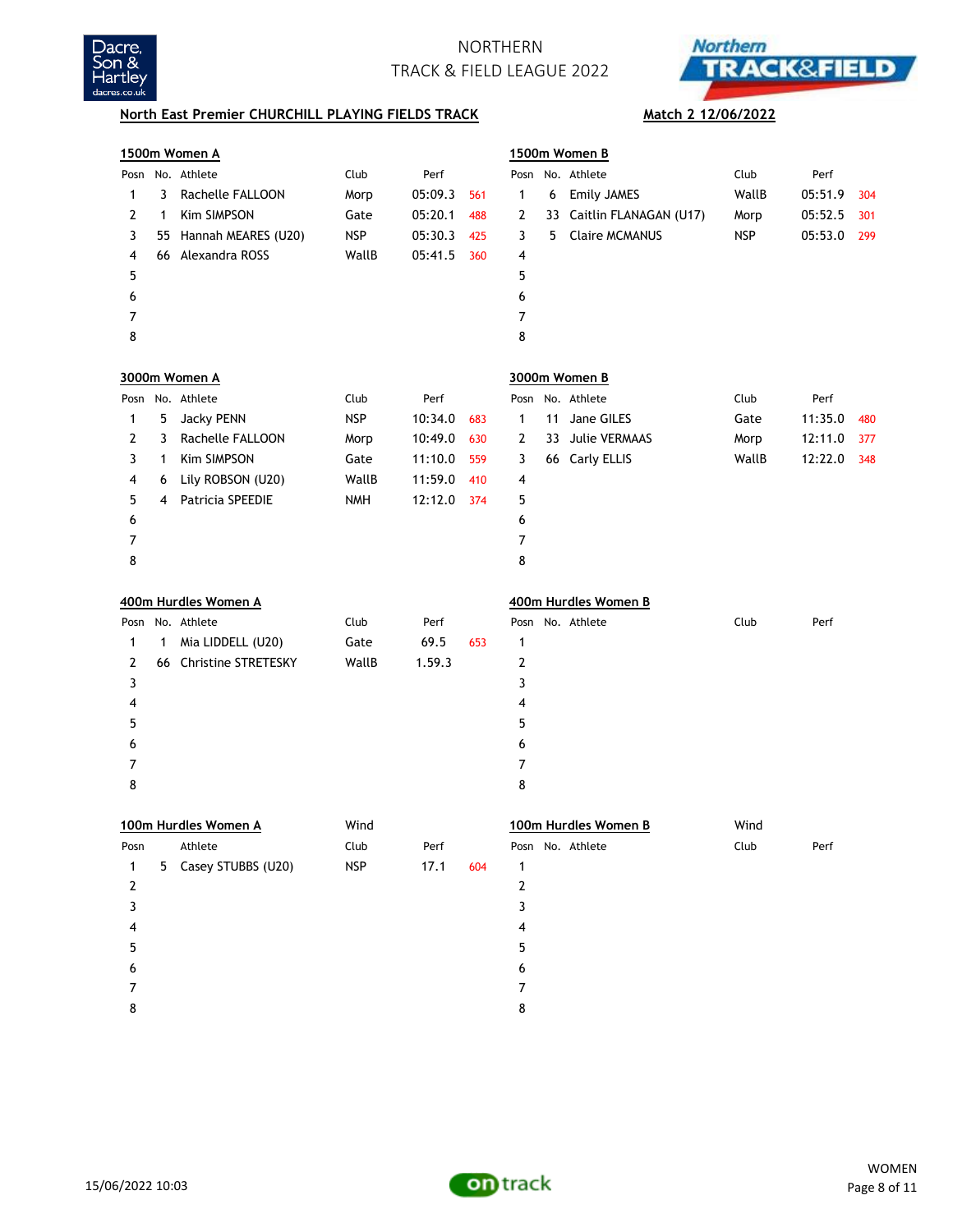



## **North East Premier CHURCHILL PLAYING FIELDS TRACK** Match 2 12/06/2022

|      |     | 100m N/S Women A       | Wind       |      |     |      |    | 100m N/S Women B         | Wind       |      |     |
|------|-----|------------------------|------------|------|-----|------|----|--------------------------|------------|------|-----|
| Posn |     | No. Athlete            |            | Perf |     | Posn |    | No. Athlete              | Club       | Perf |     |
| 1    | 428 | Erin FULLER            | M'bro      | 14.0 | 457 | 1    |    |                          |            |      |     |
| 2    | 15  | Daisy ROBSON           | M'bro      | 14.1 | 440 | 2    |    |                          |            |      |     |
| 3    |     |                        |            |      |     | 3    |    |                          |            |      |     |
| 4    |     |                        |            |      |     | 4    |    |                          |            |      |     |
| 5    |     |                        |            |      |     | 5    |    |                          |            |      |     |
| 6    |     |                        |            |      |     | 6    |    |                          |            |      |     |
| 7    |     |                        |            |      |     | 7    |    |                          |            |      |     |
| 8    |     |                        |            |      |     | 8    |    |                          |            |      |     |
|      |     | Long Jump Women A      |            |      |     |      |    | Long Jump Women B        |            |      |     |
| Posn |     | Bib Athlete            | Club       | Perf |     | Posn |    | Bib Athlete              | Club       | Perf |     |
| 1    | 1   | <b>Hannah PRINGLE</b>  | Gate       | 4.86 | 659 | 1    | 44 | Georgia RICHMOND (U17)   | <b>NMH</b> | 4.71 | 624 |
| 2    | 4   | Molly THROWER (U17)    | <b>NMH</b> | 4.83 | 652 | 2    | 11 | <b>Grace LOVELL</b>      | Gate       | 4.46 | 565 |
| 3    | 5   | Lily BRADLEY (U17)     | <b>NSP</b> | 4.77 | 638 | 3    | 55 | Evie PERRETT (U20)       | <b>NSP</b> | 4.44 | 560 |
| 4    | 3   | Abbie ROSS (U20)       | Morp       | 4.69 | 619 | 4    | 66 | Julie COLLINSON          | WallB      | 2.72 | 167 |
| 5    | 6   | <b>Kandis WATSON</b>   | WallB      | 3.33 | 303 | 5    |    |                          |            |      |     |
| 6    |     |                        |            |      |     | 6    |    |                          |            |      |     |
| 7    |     |                        |            |      |     | 7    |    |                          |            |      |     |
| 8    |     |                        |            |      |     | 8    |    |                          |            |      |     |
|      |     | High Jump Women A      |            |      |     |      |    | <b>High Jump Women B</b> |            |      |     |
| Posn |     | Bib Athlete            | Club       | Perf |     | Posn |    | Bib Athlete              | Club       | Perf |     |
| 1    | 5   | Anna FITZPATRICK (U20) | <b>NSP</b> | 1.60 | 745 | 1    | 55 | Jessie DAVISON (U17)     | <b>NSP</b> | 1.45 | 584 |
| 2    | 6   | Florence ARCHER (U20)  | WallB      | 1.50 | 638 | 2    | 44 | Georgia RICHMOND (U17)   | <b>NMH</b> | 1.25 | 371 |
| 3    | 4   | Molly THROWER (U17)    | <b>NMH</b> | 1.45 | 584 | 3    | 66 | Kandis WATSON            | WallB      | Χ    |     |

| Triple Jump Women A |    |                      |            |       |     | Triple Jump Women B |  |                       |            |      |     |  |
|---------------------|----|----------------------|------------|-------|-----|---------------------|--|-----------------------|------------|------|-----|--|
| Posn                |    | Bib Athlete          | Club       | Perf  |     | Posn                |  | Bib Athlete           | Club       | Perf |     |  |
| 1.                  | 3  | Charlotte EARL (U20) | Morp       | 11.0  | 752 | 1.                  |  | 55 Evie PERRETT (U20) | <b>NSP</b> | 9.83 | 622 |  |
| $\mathcal{P}$       |    | Hannah PRINGLE       | Gate       | 10.51 | 698 | 2                   |  |                       |            |      |     |  |
| 3                   | 5. | Maisie FRENCH (U20)  | <b>NSP</b> | 10.01 | 642 | 3                   |  |                       |            |      |     |  |
| 4                   | 4  | Jessica COAPES       | <b>NMH</b> | x     |     | 4                   |  |                       |            |      |     |  |
| 5                   |    |                      |            |       |     | 5                   |  |                       |            |      |     |  |
| 6                   |    |                      |            |       |     | 6                   |  |                       |            |      |     |  |
|                     |    |                      |            |       |     | 7                   |  |                       |            |      |     |  |
| 8                   |    |                      |            |       |     | 8                   |  |                       |            |      |     |  |

22 Erin FULLER (U17) M'bro X 4 2 Macy JAMES (U17) M'bro X



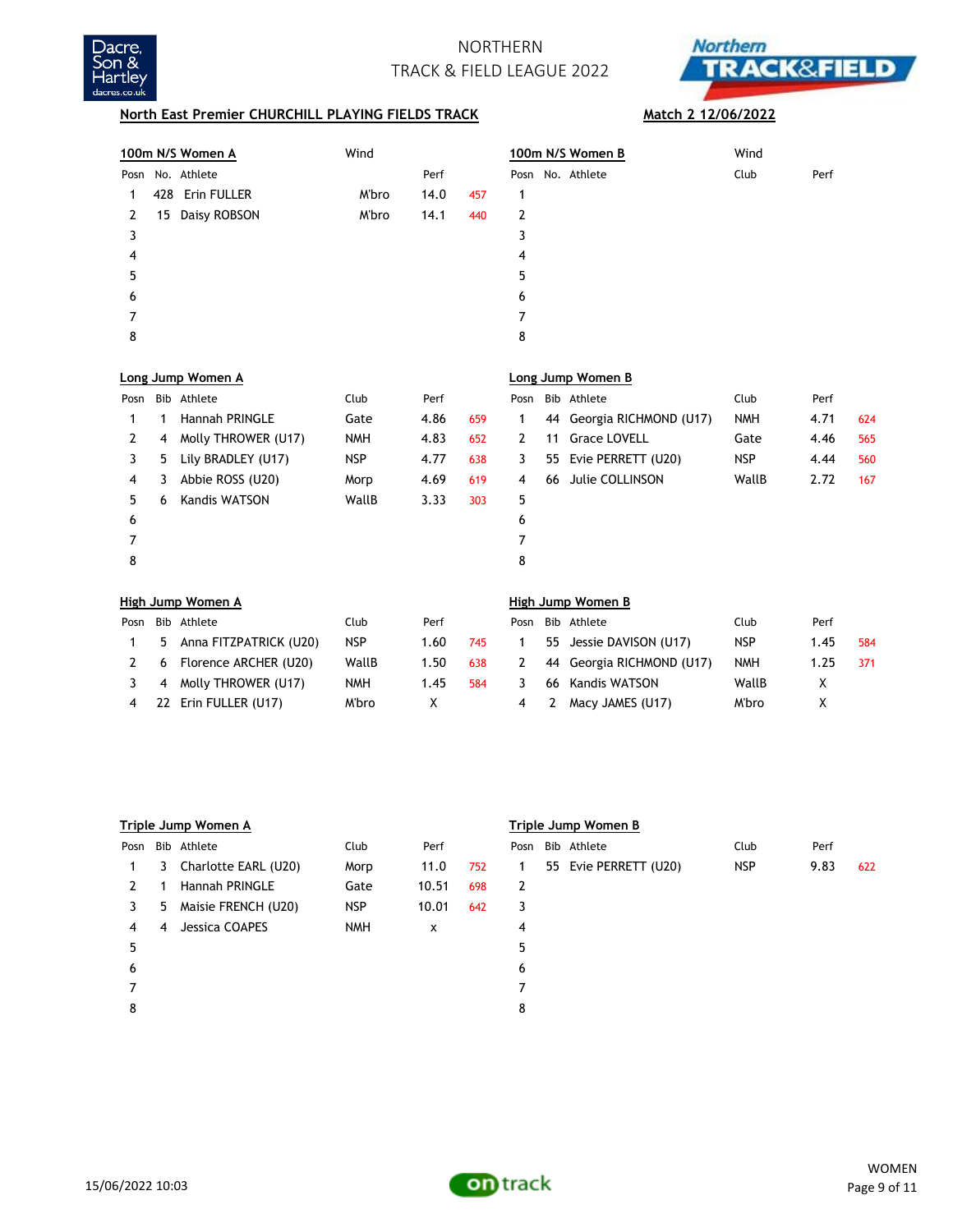



## **North East Premier CHURCHILL PLAYING FIELDS TRACK** Match 2 12/06/2022

3 5 Catherine COTTERILL NSP 35.36 674 3 6 Christine STRETESKY WallB 14.74 347 4 3 Vina DESAI Morp 13.34 316 5 7 8

| Pole Vault Women A |      | Pole Vault Women B |                  |      |      |  |  |
|--------------------|------|--------------------|------------------|------|------|--|--|
| Posn Bib Athlete   | Club | Perf               | Posn Bib Athlete | Club | Perf |  |  |

| Shot Women A |     |                            |            |       |     | Shot Women B   |                         |                        |            |       |     |  |
|--------------|-----|----------------------------|------------|-------|-----|----------------|-------------------------|------------------------|------------|-------|-----|--|
| Posn         | Bib | Athlete                    | Club       | Perf  |     | Posn           | Bib                     | Athlete                | Club       | Perf  |     |  |
| 1            | 4   | Eve ROBSON                 | <b>NMH</b> | 11.33 | 773 | 1              | Amy SULLOCK (U17)<br>44 |                        | <b>NMH</b> | 9.62  | 662 |  |
| 2            | 1   | <b>Hannah PRINGLE</b>      | Gate       | 9.78  | 672 | 2              | 11                      | <b>Leah WEATHERITT</b> | Gate       | 7.79  | 528 |  |
| 3            | 5   | <b>Catherine COTTERILL</b> | <b>NSP</b> | 9.50  | 653 | 3              | 55                      | Evie PERRETT (U20)     | <b>NSP</b> | 6.16  | 389 |  |
| 4            | 66  | <b>Julie RICHARDSON</b>    | WallB      | 6.04  | 377 | 4              | 6                       | <b>Emily JAMES</b>     | WallB      | 4.87  | 251 |  |
| 5            | 3   | Mia BELTON (U20)           | Morp       | 5.94  | 368 | 5              | 33                      | Vina DESAI             | Morp       | 4.43  | 193 |  |
| 6            |     |                            |            |       |     | 6              |                         |                        |            |       |     |  |
| 7            |     |                            |            |       |     | 7              |                         |                        |            |       |     |  |
| 8            |     |                            |            |       |     | 8              |                         |                        |            |       |     |  |
|              |     | Discus Women A             |            |       |     | Discus Women B |                         |                        |            |       |     |  |
| Posn         |     | Bib Athlete                | Club       | Perf  |     | Posn           |                         | Bib Athlete            | Club       | Perf  |     |  |
| 1            | 1   | Karima MANETAKIS (U20)     | Gate       | 36.97 | 767 | 1              | 44                      | Amy SULLOCK (U17)      | <b>NMH</b> | 22.62 | 550 |  |
| 2            | 5   | Catherine COTTERILL        | <b>NSP</b> | 29.90 | 670 | 2              | 55                      | Megan BROWNRIGG (U17)  | <b>NSP</b> | 21.38 | 527 |  |
| 3            | 4   | Jessica COAPES             | <b>NMH</b> | 26.90 | 623 | 3              | 11                      | <b>Leah WEATHERITT</b> | Gate       | 20.53 | 511 |  |
| 4            | 6   | <b>Christine STRETESKY</b> | WallB      | 14.83 | 380 | 4              | 3                       | <b>Julie VERMAAS</b>   | Morp       | 11.87 | 288 |  |
| 5            | 33  | Vina DESAI                 | Morp       | 13.96 | 356 | 5              | 66                      | Gemma HARMON           | WallB      | 9.54  | 184 |  |
| 6            |     |                            |            |       |     | 6              |                         |                        |            |       |     |  |
| 7            |     |                            |            |       |     | 7              |                         |                        |            |       |     |  |
| 8            |     |                            |            |       |     | 8              |                         |                        |            |       |     |  |
|              |     | Hammer Women A             |            |       |     |                |                         | <b>Hammer Women B</b>  |            |       |     |  |
| Posn         |     | Bib Athlete                | Club       | Perf  |     | Posn           |                         | Bib Athlete            | Club       | Perf  |     |  |
| 1            | 4   | Jessica COAPES             | <b>NMH</b> | 37.41 | 700 | 1              | 44                      | Charlotte GUNN (U20)   | <b>NMH</b> | 25.89 | 543 |  |
| 2            | 1   | Leah WEATHERITT            | Gate       | 37.29 | 699 | 2              | 66                      | Gemma HARMON           | WallB      | 12.70 | 301 |  |